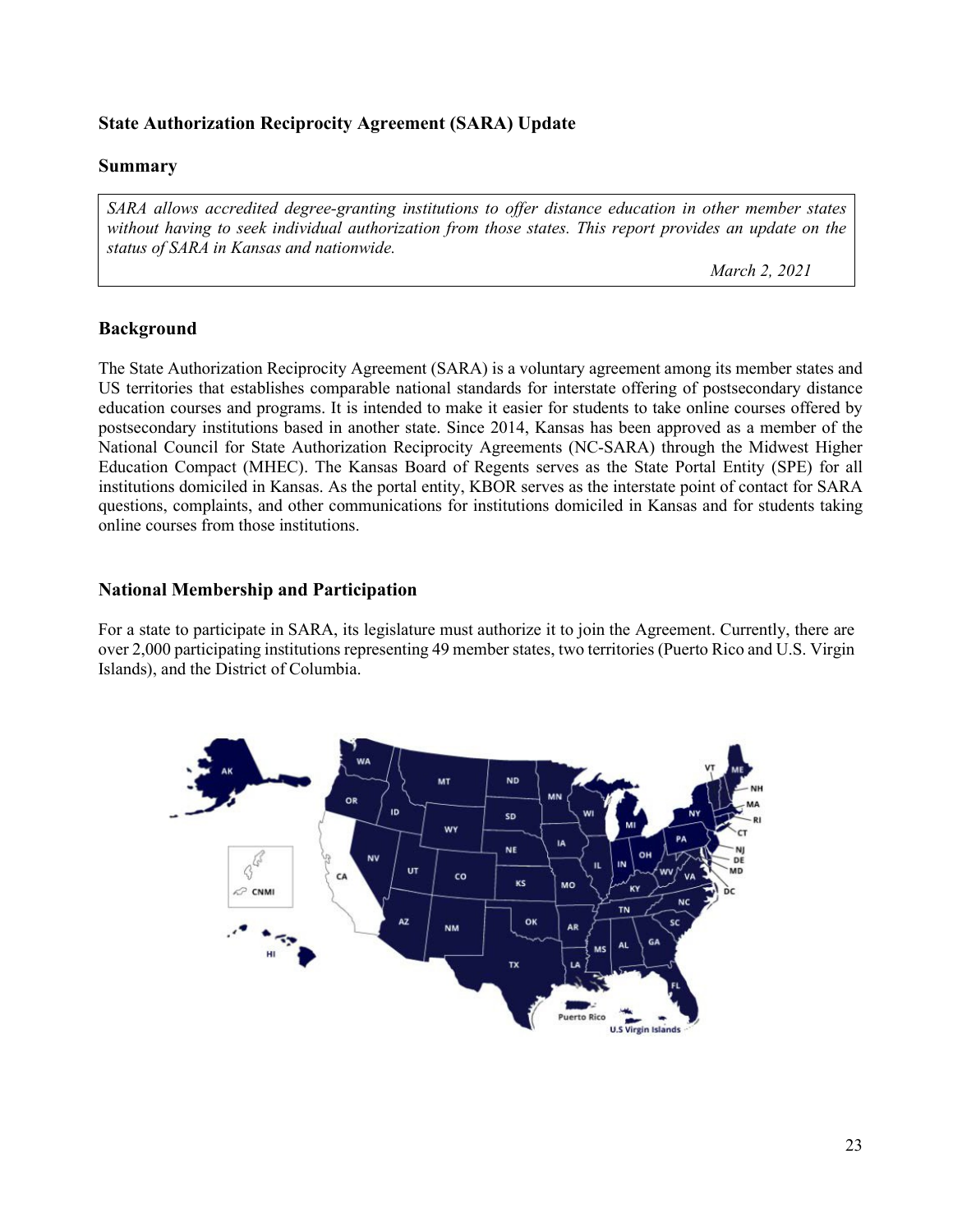# **Participation in Kansas**

44 Kansasinstitutions are participating in SARA as of February 1, 2021. The charts below illustrate participation by sector<sup>[1](#page-1-0)</sup>.



\*Washburn University Institute of Technology participates under the approval of Washburn University and is not included in this count

## **Enrollment Data**

Participating SARA institutions agree to provide data representing their distance education enrollments to NC-SARA. NC-SARA initiated the first reporting cycle in 2016. Since that time, NC-SARA has evolved its reporting processes and procedures. These improvements have resulted in several changes to provide more consistent data. The most recent NC-SARA Data Report, published in December 2020, announced a change to the nomenclature used for reporting periods in the annual data reports. NC-SARA Enrollment Reports from previous years indicated a reporting year range. These were not tied to the academic year but the year the data was collected. This modification makes a clearer distinction as to which academic year from which the data is reported.

Last year, NC-SARA had not yet published the enrollment data used for this report but provided Kansas's enrollment data upon request. The data provided included the enrollments of Kansans in the out-of-state enrollment total resulting in an inflated count. The 2019 reporting year's corrected enrollments and the most recent enrollments from the 2020 report are provided below.

In AY 2018, over 17,000 out-of-state students were enrolled in participating Kansas SARA institutions.

<span id="page-1-0"></span><sup>&</sup>lt;sup>1</sup> Two participating institutions are private postsecondary and not reflected in the charts by sector.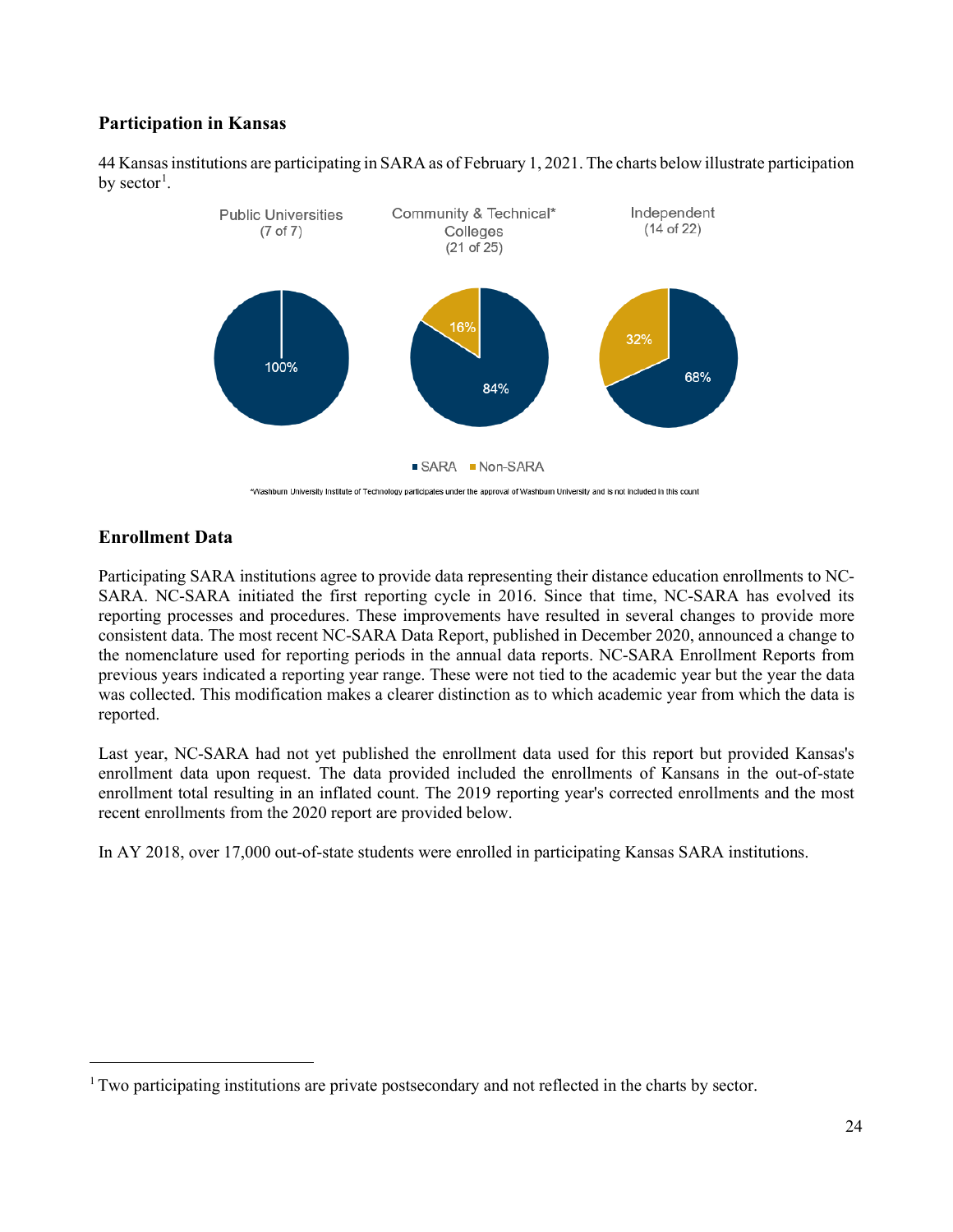

In AY 2019, over 16,000 out-of-state students were enrolled in participating Kansas SARA institutions.



The top three states where Kansas institutions are enrolling students are Missouri, Texas, and Georgia.

In AY 2019, over 11,000 Kansans were enrolled in distance education offered in another SARA member state. The top ten enrollments by state are listed below.



The top three institutions enrolling Kansans are Western Governors University, Southern New Hampshire University, and the University of Phoenix.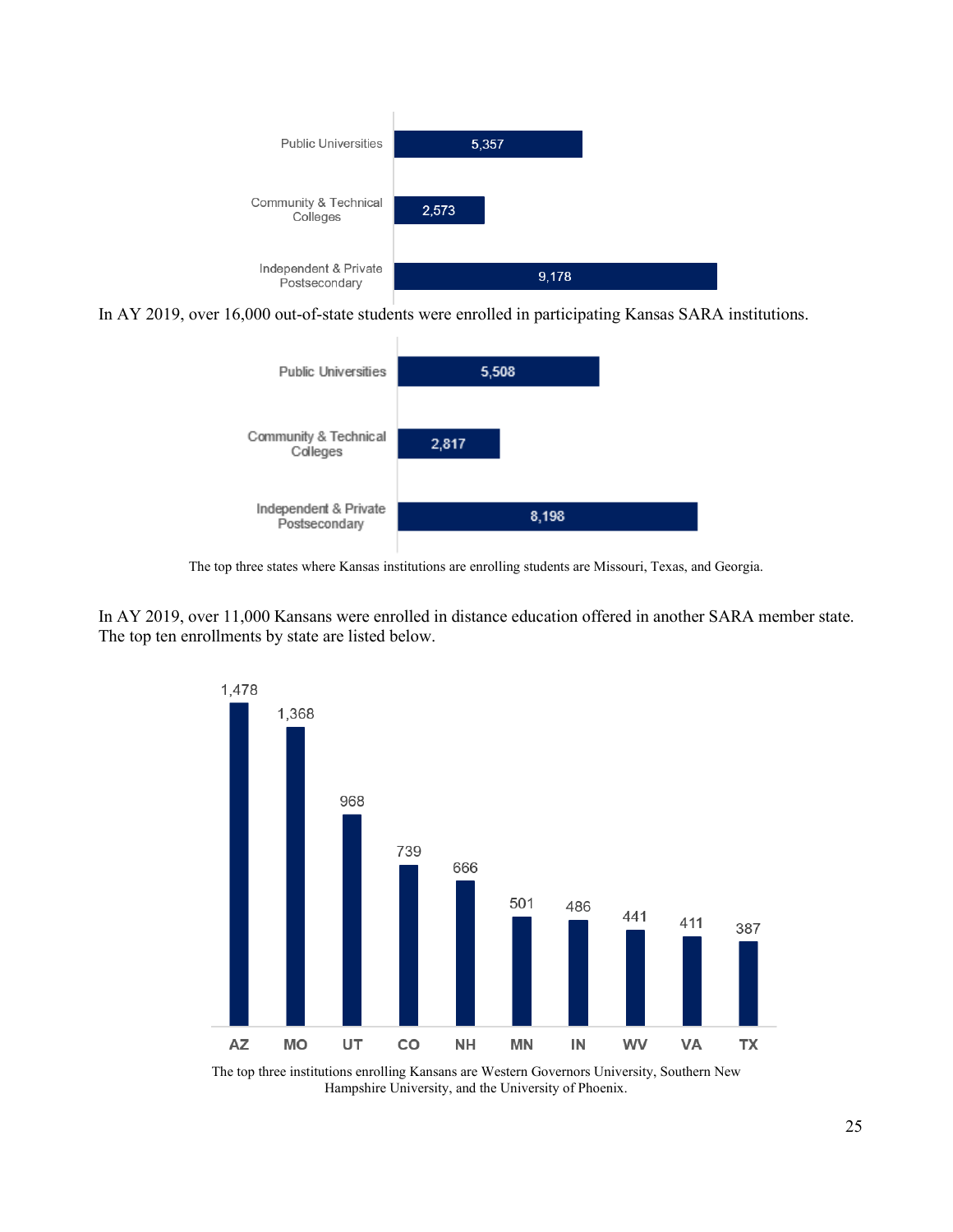#### **Out-of-State Learning Placements**

SARA provisions cover a limited number of out-of-state learning placements except when there are additional requirements of the state's professional licensing entities. Since 2019, participating institutions have been required to report all out-of-state learning placements (clinical rotations, student teaching, internships, etc.) disaggregated by state and two-digit Classification of Instructional Programs (CIP) code. Unlike the enrollments, which are reported by academic year, these placements are reported by calendar year. The most recent data report outlines the number of students from out-of-state institutions placed in Kansas, and the number of Kansas students placed out-of-state during the 2019 calendar year.

In 2019, over 3,800 out-of-state students were placed in Kansas. The following represents placements in the top five CIP codes.



In 2019, Kansas institutions placed over 4,500 students out-of-state. The following represents placements in the top five CIP codes.